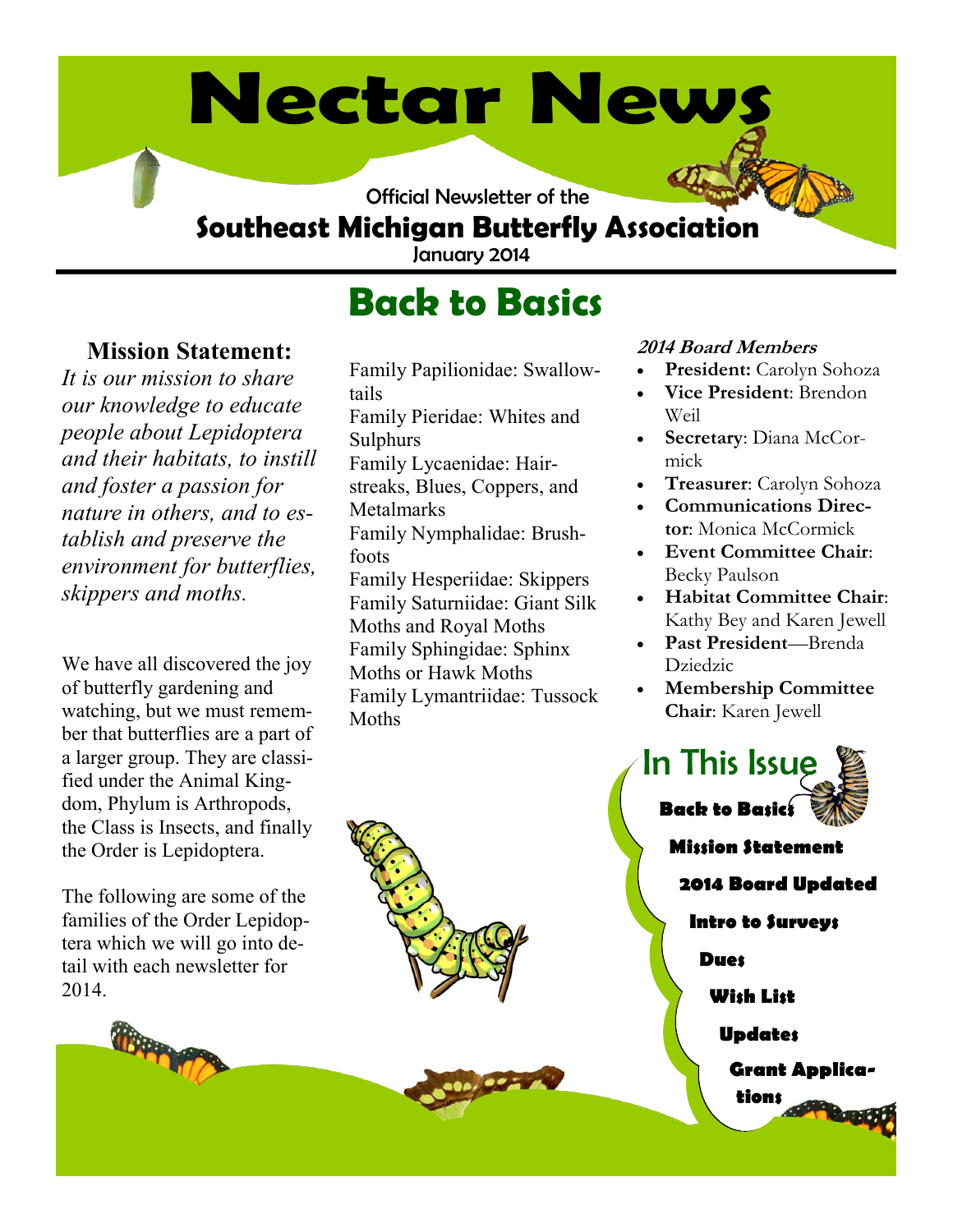



## **2014 Intro to Surveys**

#### **First Sighting, Nectar Plan & Rearing Survey**  *By: Brendon Weil*

Ever wonder the what time of year to start looking for Red Admirals in Southeast Michigan? Or which Non-Native Nectar plant works best for Tiger Swallowtails? Soon the answers to these questions (and many more) will be answered through the collective knowledge of the Southeast Michigan Butterfly Association members and the collective knowledge of Butterfly Enthusiasts across the region!!!

Beginning in April, and monthly thereafter through September, web-linked surveys will be distributed via email and available on our SEMBA website and Facebook pages. In addition paper copies will be available at each Monthly meeting.

*The surveys will cover 3 categories and can be tracked by member should you choose:*

1) First sighting – this survey will track the date and location



of the first sighting for many local butterfly species.

2) Nectar plant – this survey will track estimated monthly counts of the various butterflies you spotted in your home gardens or at local parks/preserves and the nectar plants (or other nutrient sources) you observed them visiting.

3) Rearing – this survey has been in place for the last few years – but it is receiving an upgrade in 2014, allowing members to submit rearing data as often as they like throughout the season with real-time feedback at meetings.

SEMBA members who complete 10 first sighting surveys, or 5 of the monthly nectar plant surveys will receive an individualized report at the October meeting. This new survey process is a great opportunity to monitor declining butterfly populations, define seasonal migration patterns, track nectar plant effectiveness and provide other useful information to our association, the community and other environmental research organizations.

We hope you will consider participating – more information will be available at the March meeting!!!

#### **Remember Your Dues**

To renew your dues, you can bring it to the next meeting with is Wednesday, February 19th at 7:00 PM. If you aren't able to attend the meeting, you can mail your dues to

> **SEMBA** PO Box 851301 Westland MI. 48185 *Make checks payable to SEMBA.*

\$15 per person and \$7.50 additional family members.

If you have any changes in your contact information. Please fill out a new application.

*(Continued on page 3)*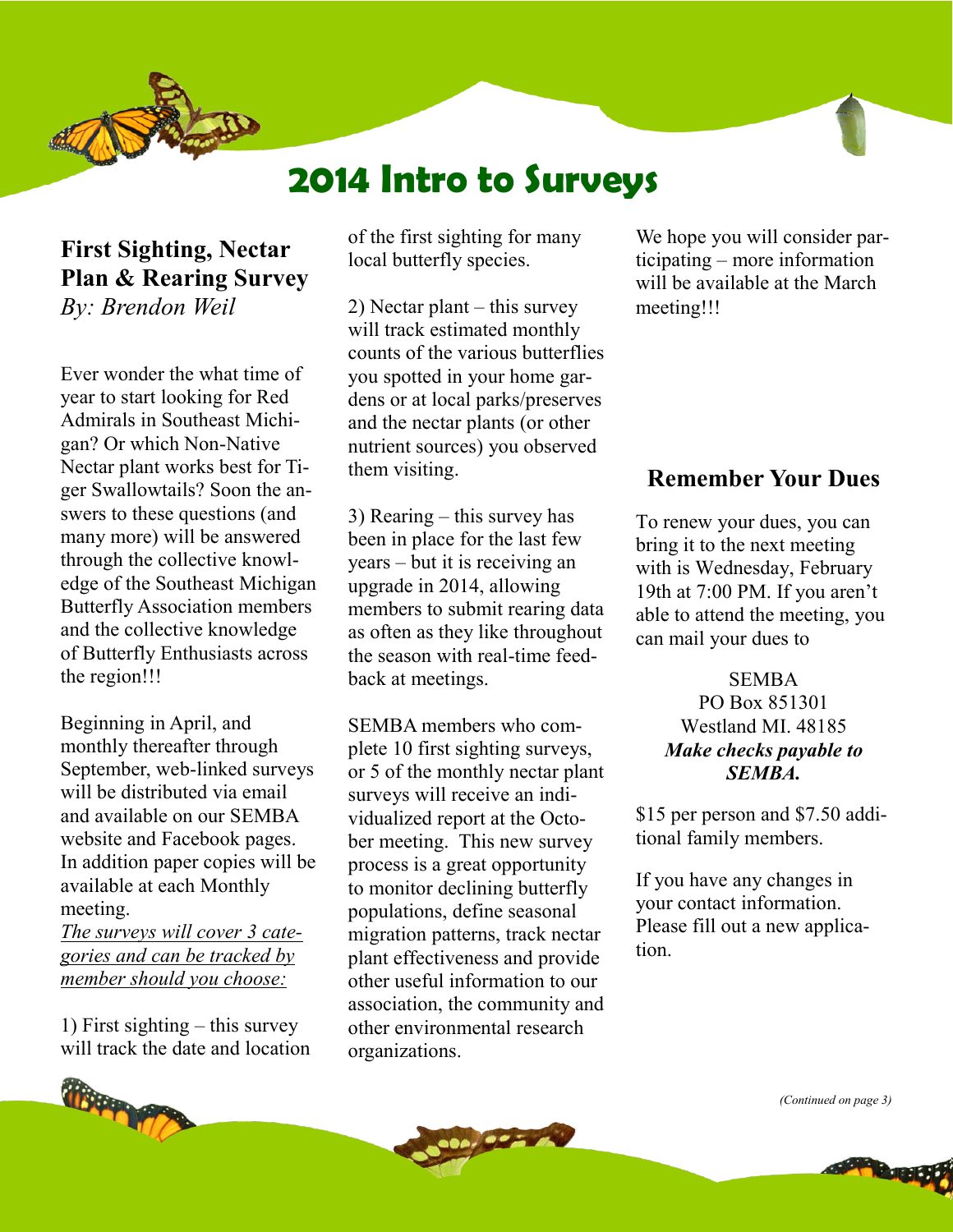

#### **Wish List**

- Access to small rototiller
- Prizes for teacup raffle in **October**
- Wood stepping stones for Nankin Mills path

#### **Updates**

- Toledo Zoo has a Butterfly House open January 17th - March 2nd 2014 in the Great Hall, Museum of Science. Butterflies flutter by as you walk through this free-flight exhibit, and it's free with regular Zoo admission.
- Westland Library May 9th, Preschool reading and Brenda's Butterfly Skit / crafts.
- 10th Annual MSUE Wayne County Master Gardener Banquet and Awards Ceremony. February 28th, 6:30 p.m.—10:00 p.m. at American Legion Stitt Post. \$27 per person.

We are looking for articles to be included in upcoming editions of Nectar News.

Members can submit their stories about butterflies. The stories can be serious or humorous. If you find any article relating to butterflies that you think other SEMBA members might like, please submit them for upcoming issues.

We are also looking for members who would like to show off their garden and be featured in the "Backyard Habitats" section of Nectar News and the "Members Garden" sections of the website. Members can submit their story about their garden along with up to 20 pictures of their garden as well.

Please submit your stories by email them with the subject line "Nectar News Articles" to: *semba@sembabutterfly.com*

Or by mail to: **Nectar News Articles PO Box851301 Westland, MI 48185**

# **2014 Grant Applications**

2014 Grant Applications will be available at the next meeting and will be available online soon. If you'd like an application by email, please request it at *semba@sembabutterfly.com*

One of SEMBAs goals from the start was to assist community organizations establish or enhance gardens to sustain butterflies.

To meet this goal, we established our grant fund. We raised \$235 from the teacup raffle at October 2013's meeting and continue to receive funds through the United Way! If you donate to the United Way, please consider designating your donation to SEMBA. Future generations of Butterfly enthusiasts will thank you!